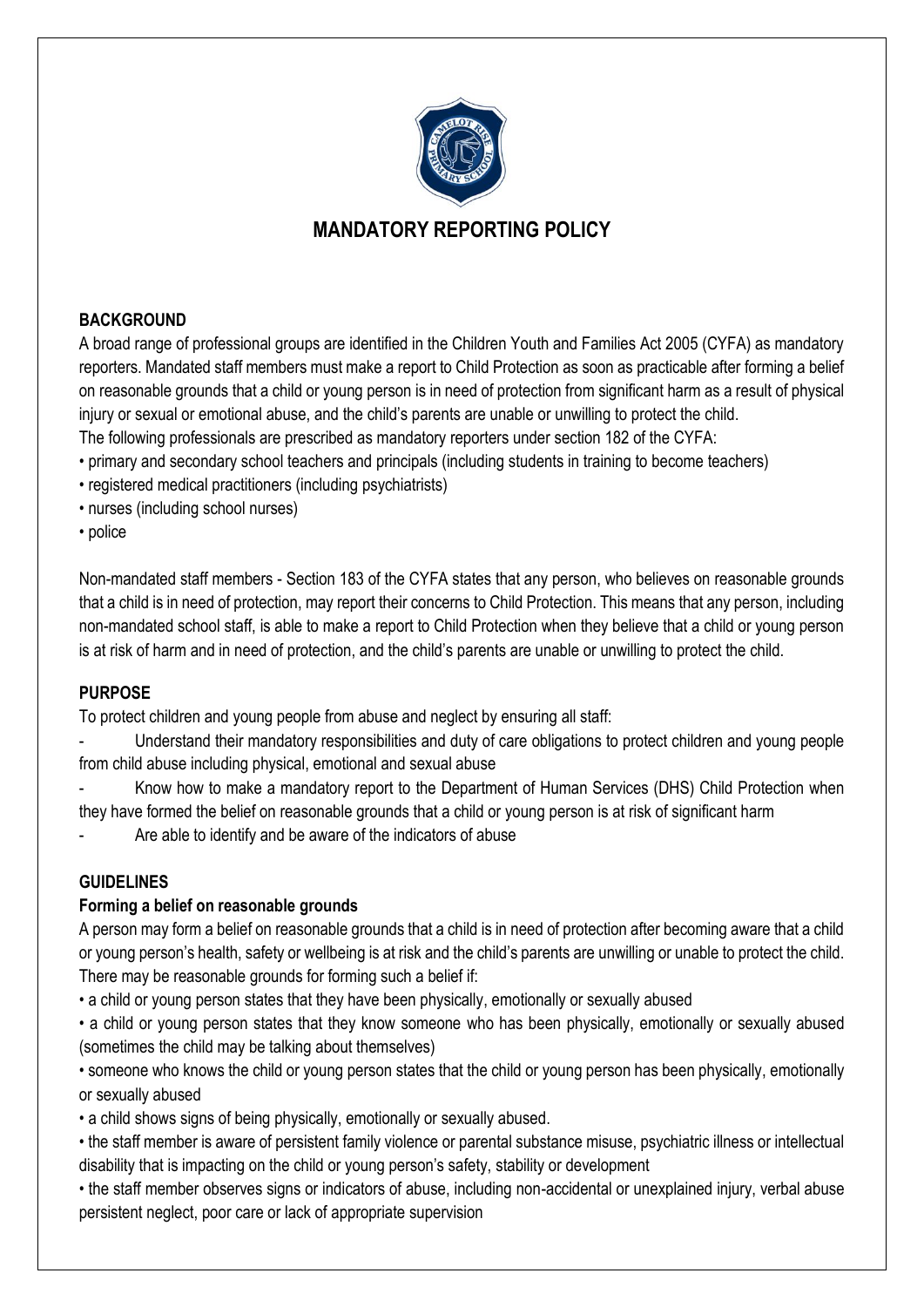• a child's actions or behaviour may place them at risk of significant harm and the child's parents are unwilling or unable to protect the child.

### **Reporting a belief**

Staff members, whether or not mandated, need to report their belief when the belief is formed in the course of undertaking their professional duties. A report must be made as soon as practicable after forming the belief and on each occasion on which they become aware of any further reasonable grounds for the belief.

If one staff member has a different view from another staff member about making a report and the staff member continues to hold the belief that a child is in need of protection, that person is obliged to make a report to Child Protection.

### **Protecting the identity of the reporter**

Confidentiality is provided for reporters under the CYFA. The CYFA prevents disclosure of the name or any information likely to lead to the identification of a person who has made a report in accordance with legislation, except in specific circumstances.

The identity of a reporter must remain confidential unless:

- the reporter chooses to inform the child, young person or family of the report
- the reporter consents in writing to their identity being disclosed

• a court or tribunal decides that it is necessary for the identity of the reporter to be disclosed to ensure the safety and wellbeing of the child

• a court or tribunal decides that, in the interests of justice, the reporter is required to attend court to provide evidence. Information provided during a protective investigation may be used in a court report if the risks to the child or young person require the case to proceed to court. In these circumstances, the source of the information may be required to provide evidence to the court.

If Child Protection decides that the report is about a significant concern for the wellbeing of a child, they may refer the report to a community-based child and family service and disclose the identity of the reporter to that service. However, the CYFA provides that neither Child Protection nor the community-based child and family service may disclose the reporter's identity to any other person without the reporter's consent.

# **Professional protection for reporters**

If a report is made in good faith:

• it does not constitute unprofessional conduct or a breach of professional ethics on the part of the reporter

• the reporter cannot be held legally liable in respect of the report.

This means that a person who makes a report in accordance with the legislation will not be held liable for the eventual outcome of any investigation of the report.

#### **Failure to report**

A failure by mandated professionals and staff members to report a reasonable belief that a child is in need of protection from significant harm as a result of physical or sexual abuse may result in the person being prosecuted and a court imposing a fine under the CYFA.

#### **Making a report to Child Protection**

The CYFA allows for two types of reports to be made in relation to significant concerns for the safety or wellbeing of a child – a report to Child Protection or a referral to Child FIRST.

A report to Child Protection should be considered if, after taking into account all of the available information, the staff member forms a view that the child or young person is in need of protection because:

• the harm or risk of harm has a serious impact on the child's immediate safety, stability or development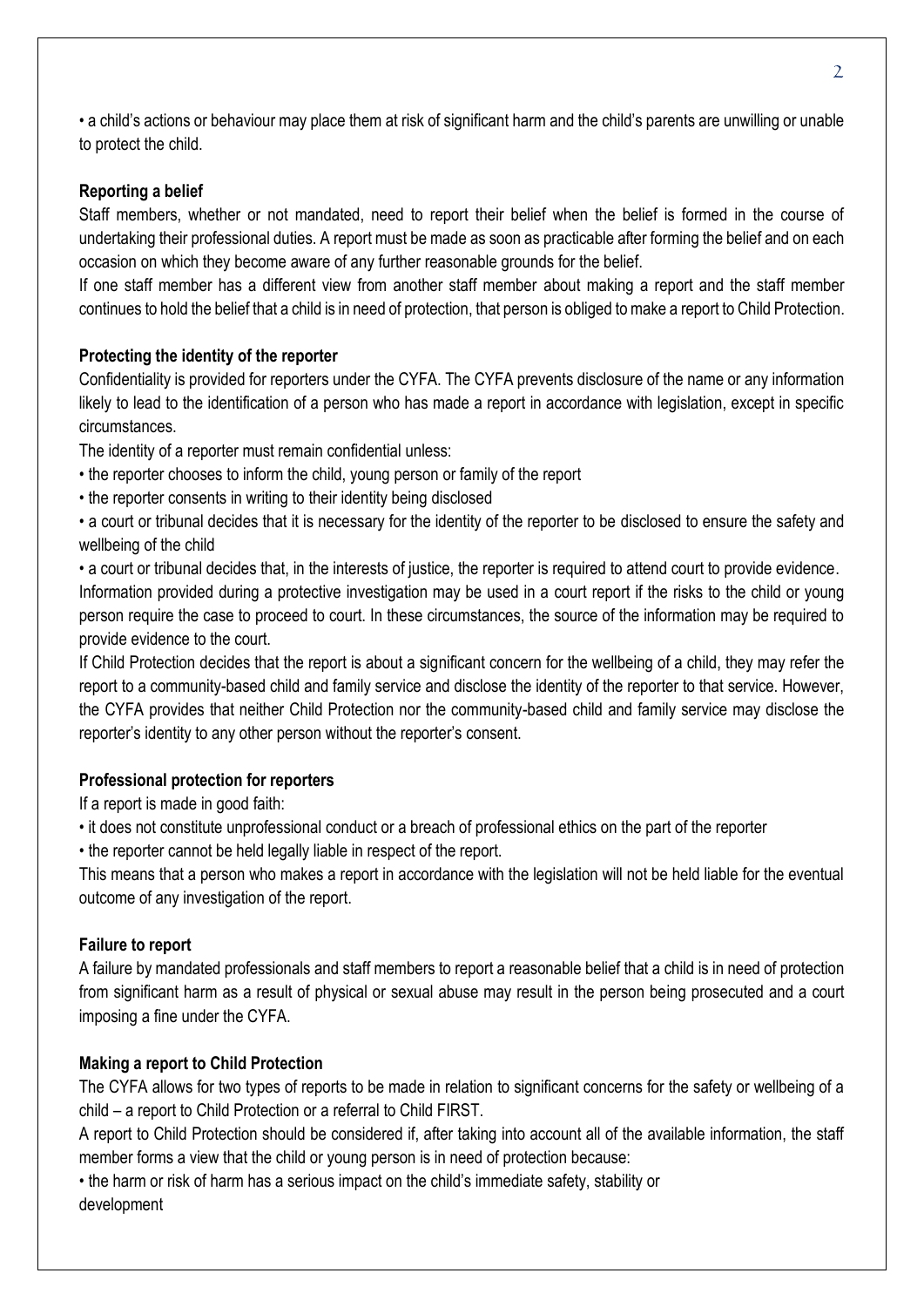• the harm or risk of harm is persistent and entrenched and is likely to have a serious impact on the child's safety, stability or development

• the child's parents cannot or will not protect the child or young person from harm.

Where during the course of carrying out their normal duties, a school staff member forms the belief on reasonable grounds that a child is in need of protection, the staff member must make a report to Child Protection regarding this belief and the reasonable grounds for it as soon as practicable.

Staff members may form a professional judgement or belief, in the course of undertaking their professional duties based on:

• warning signs or indicators of harm that have been observed or inferred from information about the child

- legal requirements, such as mandatory reporting
- knowledge of child and adolescent development
- consultation with colleagues and other professionals
- professional obligations and duty-of-care responsibilities
- established protocols

• internal policies and procedures in an individual licensed children's service or school.

Upon receipt of a report, Child Protection may seek further information, usually from professionals who may also be involved with the child or family, to determine whether further action is required.

In most circumstances, Child Protection will inform the reporter of the outcome of the report. When the report is classified by Child Protection as a Wellbeing Report, Child Protection will, in turn, make a referral to Child FIRST.

Any person who is registered as a teacher under the Education and Training Reform Act 2006, or any person who has been granted permission to teach under that Act, including principals, is mandated to make a report to Child Protection. In the course of undertaking their professional duties, mandated staff members are required to report their belief, when the belief is formed on reasonable grounds, that a child is in need of protection from significant harm as a result of sexual abuse or physical injury.

#### **IMPLEMENTATION**

School policy and procedures stipulate how teaching staff fulfil their duty of care towards children and young people in their school.

Teachers are encouraged to discuss any concerns about the safety and wellbeing of students with the principal or a member of the school leadership team. If a principal or member of the leadership team does not wish to make a mandatory report, this does not discharge the teacher's obligation to do so if they have formed a reasonable belief that abuse may have occurred. If the teacher's concerns continue, even after consultation with the principal or member of the leadership team, that teacher is still legally obliged to make a mandatory report of their concerns.

Information about the identity of a person making a report to Child Protection must be kept confidential unless the reporter consents to the disclosure of their identity. If the staff member wishes to remain anonymous, this information should be conveyed at the time that the reporter makes the mandatory report.

#### **The role of school staff**

School staff have a duty of care to protect and preserve the safety, health and wellbeing of children and young people in their care and staff must always act in the best interests of those children and young people. If a staff member has any concerns regarding the health, safety or wellbeing of a child or young person it is important to take immediate action. Note: The role of investigating an allegation of child abuse rests solely with Child Protection and/or Victoria Police.

The roles and responsibilities of staff in supporting children and young people who are involved with Child Protection may include acting as a support person for students, attending Child Protection case plan meetings, observing and monitoring students' behaviour, and liaising with professionals.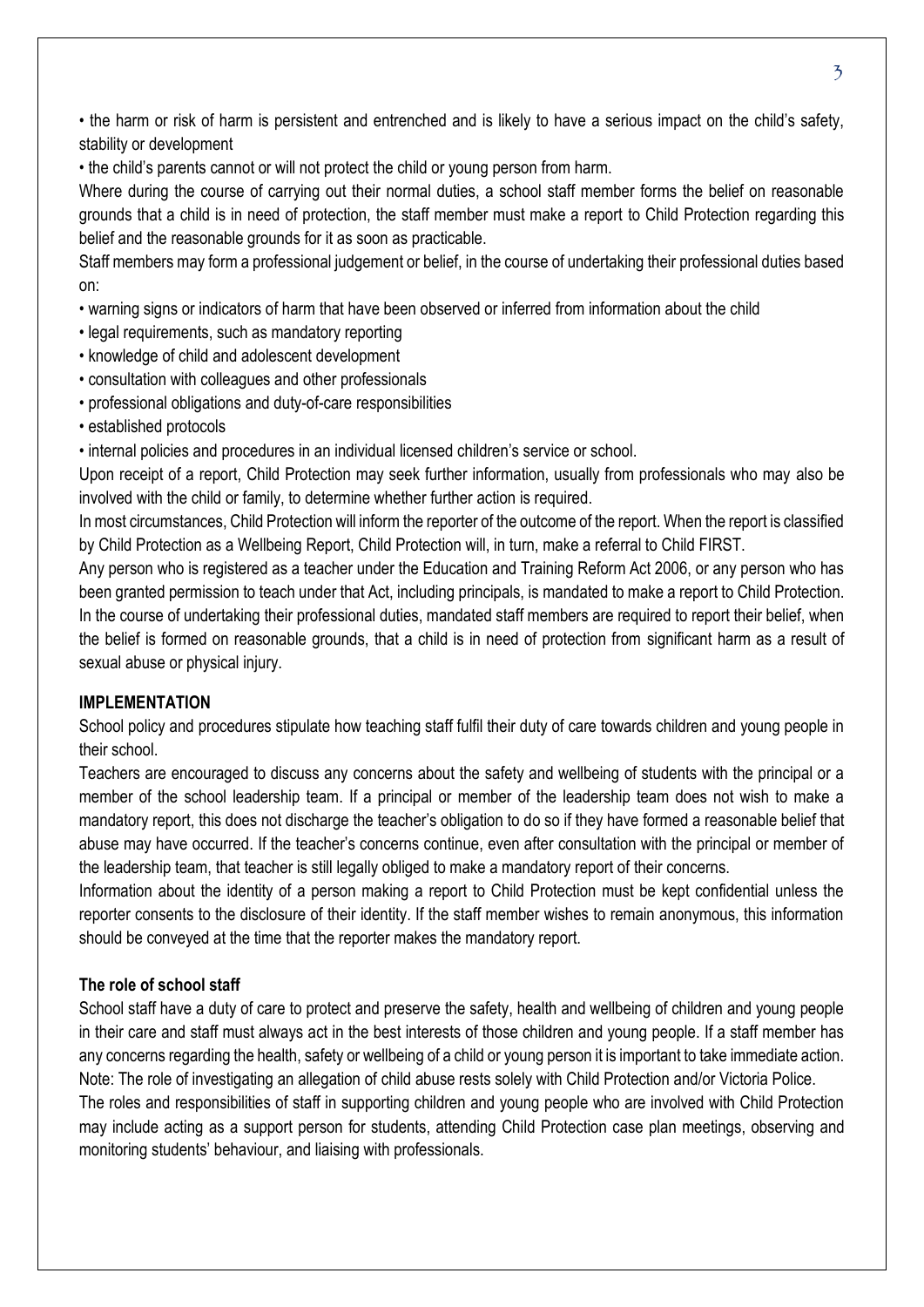#### **Confidentiality**

Staff must respect confidentiality when dealing with a case of suspected child abuse and neglect, and may discuss case details and the identity of the child or the young person and their family only with those involved in managing the situation.

When a child or young person has moved to another school, professional judgement should be exercised as to what information needs to be passed on. This will be guided by usual procedures for passing on information about a child's general wellbeing or special needs, and the role of the school in any ongoing care plans.

#### **Interviews at Victorian schools**

Child Protection may conduct interviews of children and young people at school without parental knowledge or consent. However, a child will be interviewed at a Victorian school only in exceptional circumstances and if it is in the child's best interests to proceed in this manner. Child Protection will notify the school of any intention to interview a child or young person. This may occur regardless of whether the school is the source of the report to Child Protection.

When Child Protection practitioners arrive at the school, the principal or their nominee should ask to see their identification before allowing Child Protection to have access to the child or young person.

#### **Support persons**

Children and young people should be advised of their right to have a supportive adult present during interviews. If a child is too young to understand the significance of the interview, a staff member should make arrangements for a supportive adult to attend with the child.

A staff member may be identified as a support person for the child or young person during the interview. Prior to the commencement of the interview, the Child Protection practitioner should always authorise the staff member to receive information regarding Child Protection's investigation.

This may occur verbally or in writing using the relevant Child Protection proforma.

Independent persons must refrain from providing their opinions or accounts of events during interviews. A principal or their delegate may act as an independent person when the child or young person is to be interviewed, unless they believe that doing so will create a conflict of interest.

#### **Advising parents, carers or guardians**

Staff do not require the permission of parents, carers or guardians to make a report to Child Protection, nor are they required to tell parents, carers or guardians that they have done so.

It is the responsibility of Child Protection to advise the parents, carers or guardians of the interview at the earliest possible opportunity. This should occur either before, or by the time the child arrives home

#### **Ensuring that a Child Protection interview takes place**

The school does not have the power to prevent parents, carers or guardians from removing their children from the school and should not attempt to prevent the parents, carers or guardians from collecting the child. If a parent/carer or guardian removes a child before a planned interview has taken place, the principal and/or their nominee should contact Child Protection or Victoria Police immediately.

#### **Staff Training**

Staff will be informed of Mandatory Reporting requirements as part of their initial induction to the school and will be provided with supporting documentation in their staff handbook.

Updates will take place annually as part of the Performance and Development/Staff meeting rotation.